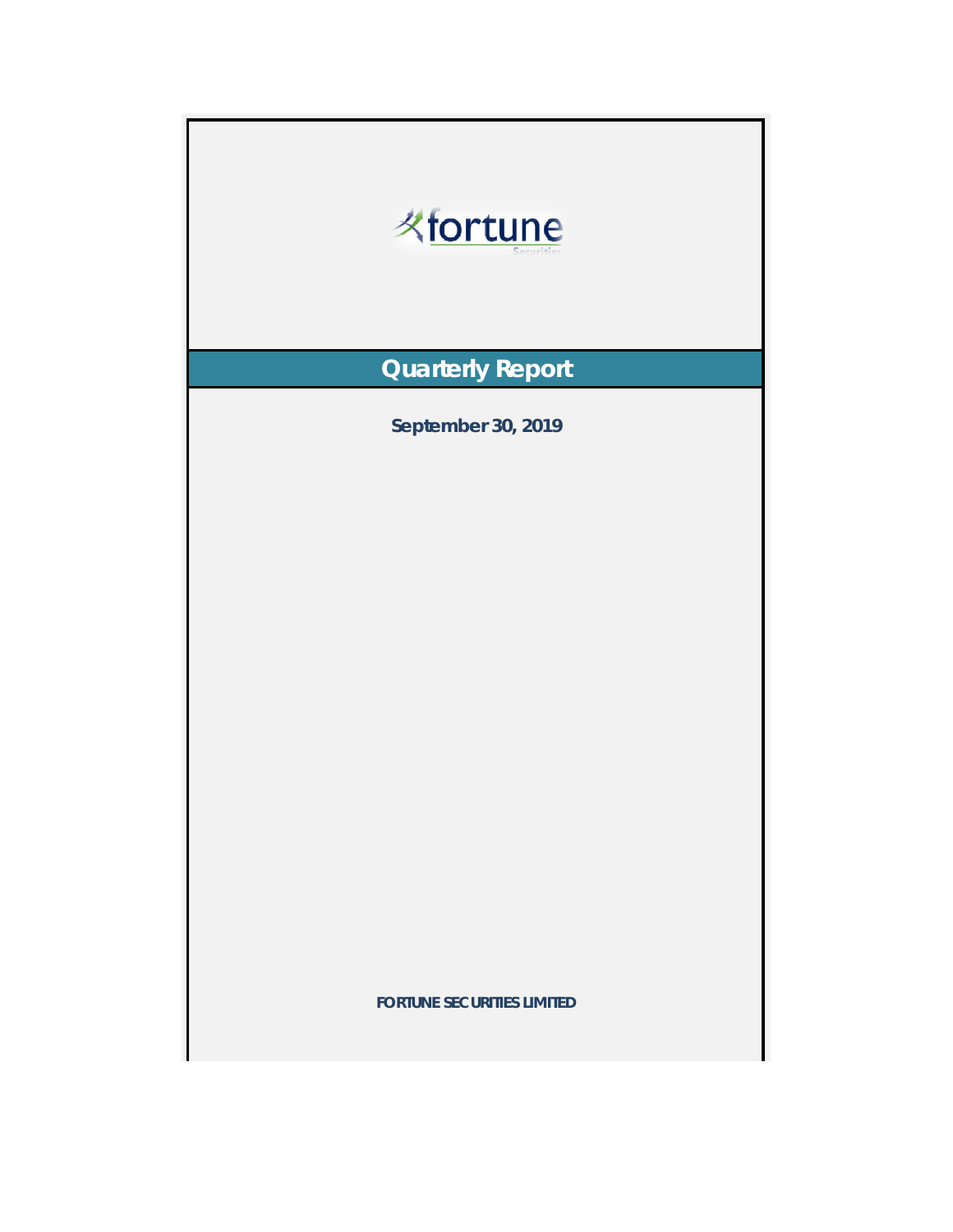## **CONDENSED INTERIM BALANCE SHEET As on September 30, 2019**

## **Kfortune**

|                                                                                                                                                                                                                                                                                                   | <b>Notes</b> | (Unaudited)<br>$Sep-19$                                               | (Audited)<br><b>Jun-19</b> |                                                                                                                                                                                                                                                                               | <b>Notes</b>                                                    | (Unaudited)<br>$Sep-19$                                                           | (Audited)<br><b>Jun-19</b>                                                        |
|---------------------------------------------------------------------------------------------------------------------------------------------------------------------------------------------------------------------------------------------------------------------------------------------------|--------------|-----------------------------------------------------------------------|----------------------------|-------------------------------------------------------------------------------------------------------------------------------------------------------------------------------------------------------------------------------------------------------------------------------|-----------------------------------------------------------------|-----------------------------------------------------------------------------------|-----------------------------------------------------------------------------------|
| <b>EQUITY AND LIABILITIES</b>                                                                                                                                                                                                                                                                     |              |                                                                       |                            | <b>ASSETS</b>                                                                                                                                                                                                                                                                 |                                                                 |                                                                                   |                                                                                   |
| Share capital and reserves<br><b>Authorized Share Capital</b><br>20,000,000 ordinary shares of Rs. 10/- each<br>Issued, subscribed and paid-up<br>Accumulated loss/ unappropriated profit<br><b>Total equity</b><br>Surplus on revaluation of property, plant & equipment                         |              | 200,000,000<br>124,982,450<br>21,706,155<br>146,688,605<br>21,628,143 | 22,395,852                 | <b>Non-current assets</b><br>Property and Equipment<br>200,000,000 Deferred tax liability (arising on surplus on revaluation OP)<br>Membership Card and Licenses<br>124,982,450 Long Term Investment<br>37,798,947 Long Term Deposits<br>162,781,397 Total non-current assets |                                                                 | 47,064,648<br>13,321,247<br>11,453,888<br>16,935,825<br>88,775,607                | 49,133,211<br>13,148,660<br>11,453,888<br>14,055,522<br>15,056,422<br>102,847,702 |
| Long Term Loan                                                                                                                                                                                                                                                                                    |              | $\sim$                                                                | 5,500,000                  |                                                                                                                                                                                                                                                                               |                                                                 |                                                                                   |                                                                                   |
| <b>Non current liabilities</b><br>Liabilities against assets subject to finance lease<br>Long term loan<br>Deferred tax liability (arising on surplus on revaluation OP)<br>Total non - current liabilities                                                                                       |              | 685,310<br>685,310                                                    | 685,310<br>685,310         |                                                                                                                                                                                                                                                                               |                                                                 |                                                                                   |                                                                                   |
| <b>Current liabilities</b><br>Creditors. Accrued and other liabilities<br>Short Term Running Finance - Secured<br>Current maturity against long term loan<br>Current maturity against assets subject to finance lease<br><b>Total current liabilities</b><br><b>Contingencies and commitments</b> |              | 135,471,863<br>1,938,177<br>226,966<br>137,637,005                    | 2,490,561                  | <b>Current assets</b><br>160,867,630 Trade debts - considered good<br>Short Term Investment - Stocks<br>Advance, Deposits & Prepayments<br>442,877 Other Receivables<br>163,801,069 Cash and Bank Balances<br><b>Total current assets</b>                                     |                                                                 | 63,565,990<br>70,735,187<br>44,281,705<br>15,601,886<br>23,678,687<br>217,863,455 | 52,632,253<br>36,910,638<br>64,166,674<br>44,954,325<br>53,652,036<br>252,315,926 |
| <b>Total equity and liabilities</b>                                                                                                                                                                                                                                                               |              | 306,639,063                                                           | 355.163.628 Total assets   |                                                                                                                                                                                                                                                                               |                                                                 | 306.639.063                                                                       | 355.163.628                                                                       |
| ------------SD---------------<br>Director                                                                                                                                                                                                                                                         |              |                                                                       |                            |                                                                                                                                                                                                                                                                               | ------------SD---------------<br><b>Chief Executive Officer</b> |                                                                                   |                                                                                   |
|                                                                                                                                                                                                                                                                                                   |              |                                                                       |                            |                                                                                                                                                                                                                                                                               |                                                                 |                                                                                   |                                                                                   |